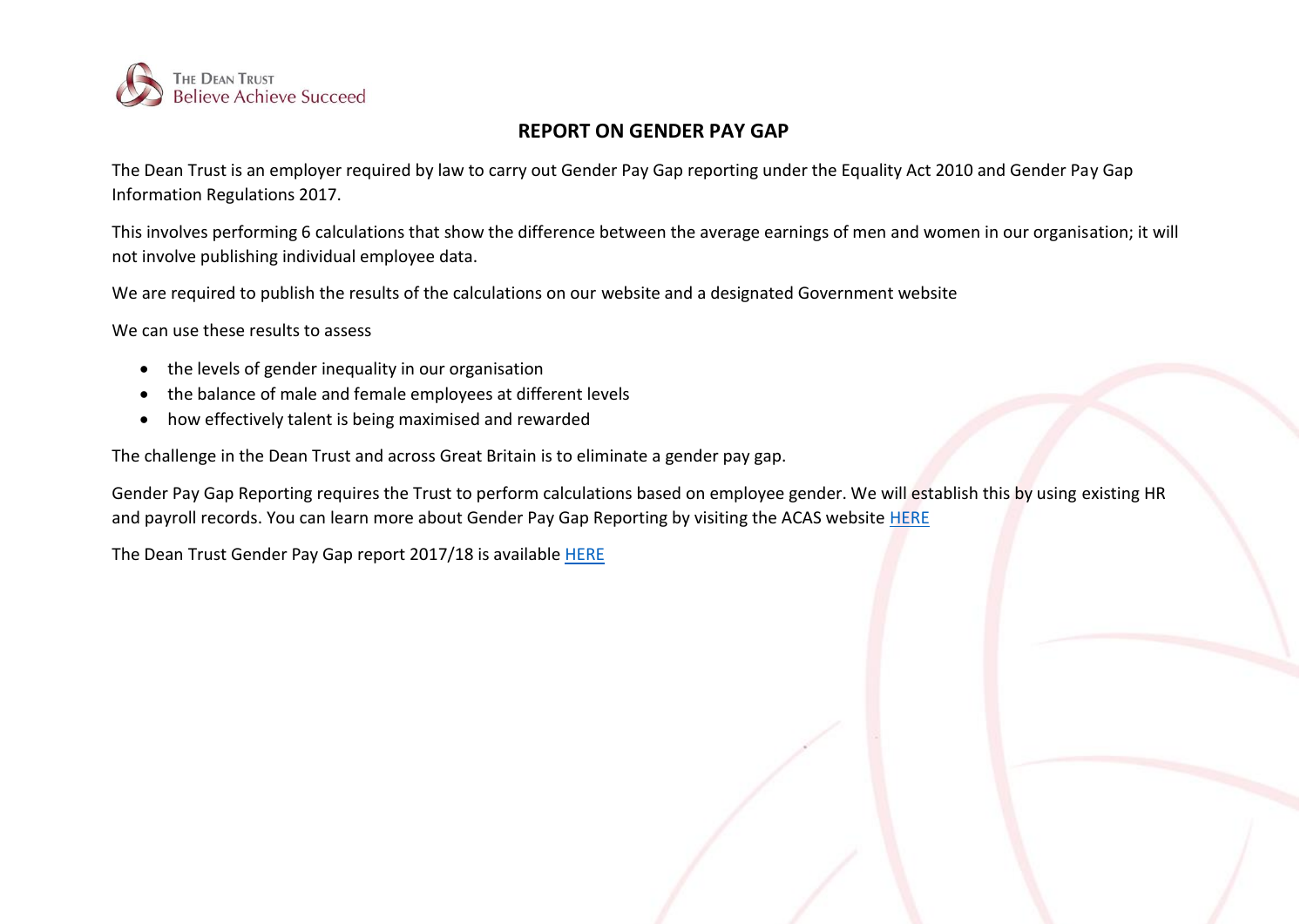

The Dean Trust supports the fair treatment of all staff irrespective of gender through our transparent recruitment, pay and professional development processes.

The Gender Pay Gap results for the 2018 period are shown in the table below

| <b>MEDIAN PAY GAP</b>    | <b>MEAN PAY GAP</b>       | <b>LOWER QUARTILE</b> | <b>LOWER MIDDLE</b> | <b>UPPER MIDDLE</b> | <b>UPPER QUARTILE</b> |
|--------------------------|---------------------------|-----------------------|---------------------|---------------------|-----------------------|
|                          |                           |                       | <b>QUARTILE</b>     | <b>QUARTILE</b>     |                       |
| 14.2% lower for<br>women | 18.45% lower for<br>women | 20.9% M<br>79.1% F    | 28.7% M<br>71.3% F  | 31.7% M<br>68.3% F  | 34.7% M<br>65.3% F    |

## **No bonuses were paid to any member of staff for the reporting period**

The Trust adopts pay scales for all teachers that are agreed nationally and are aligned annually to the School Teachers Pay and Conditions Document. For non-teaching staff the Trust adopts pay scales set by the National Joint Council (NJC). Within the Dean Trust all teachers at all academies and some support staff in certain academies progress through pay scales for their grade based on performance irrespective of gender.

In all of the quartiles and overall there is a significantly higher proportion of women particularly in the lower and lower middle quartiles. This illustrates that the overall mean gender pay gap arises predominantly as a result of the proportion of women who work in lower pay grades particularly for non-teaching staff.

To provide a more detailed analysis and to further illustrate relative pay gaps, the Trust has also reported the results for both teaching and support staff separately in the table below.